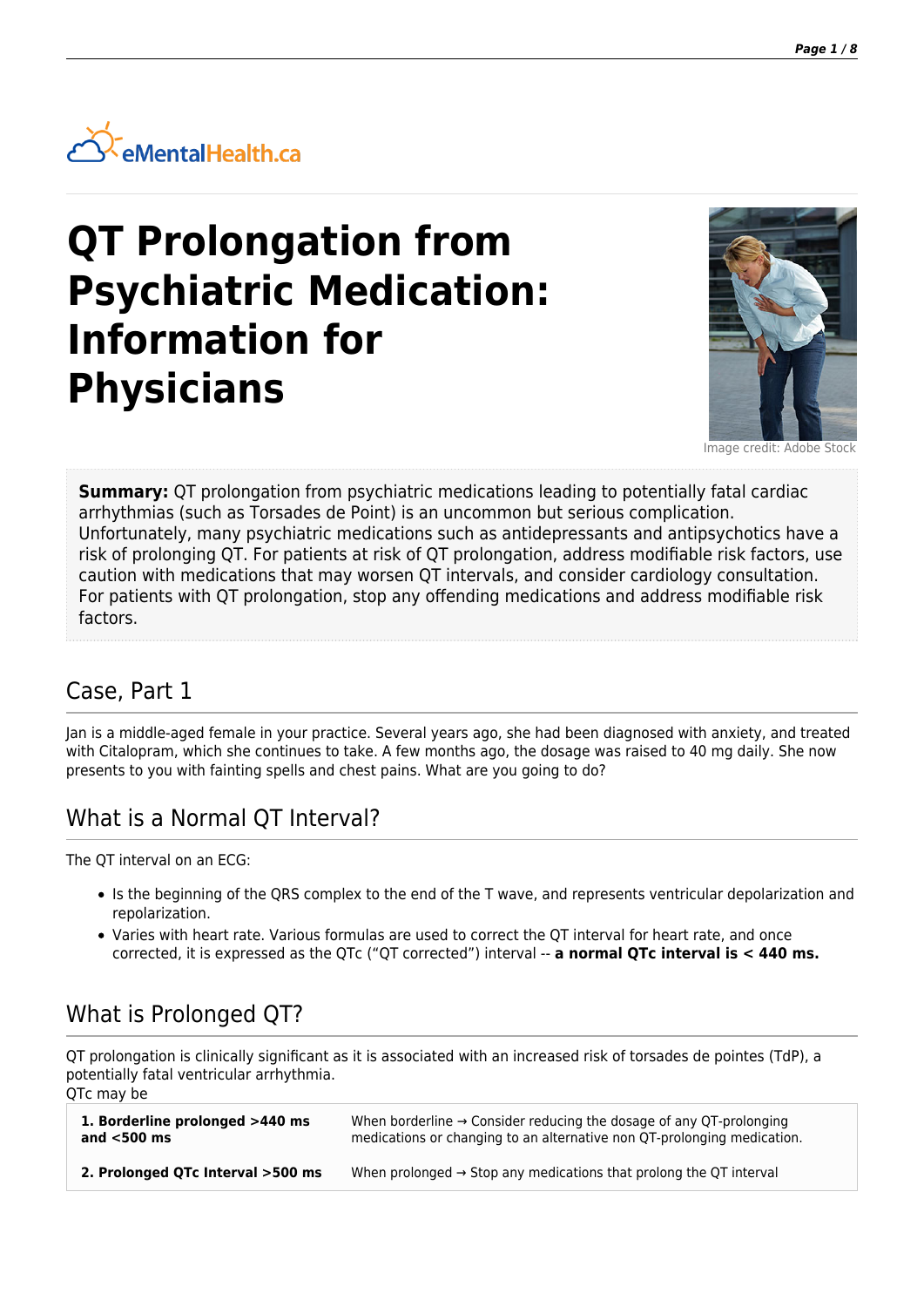

# What is a Significant Medication-Induced QTc Prolongation?

- $\bullet$  Increase in baseline QTc < 5 ms = Not considered significant
- $\bullet$  Increase in baseline QTc  $> 20 =$  Concerning
- $\bullet$  Increase in baseline QTc  $> 60$  ms = Very concerning
	- $\circ$  With familial long QT syndrome, for every 10 ms increase in QTc, there is a 5% increase in the risk of arrhythmic events.

# Risk factors for QT prolongation

In cases of torsades de pointes, there are often multiple risk factors present, which include the following main risk factors:

- Potentially Modifiable Risk Factors
	- Electrolyte Disturbances (in particular hypokalaemia, hypomagnesemia and more rarely hypocalcemia).
	- Bradycardia
	- Using more than one medication that prolongs the QT interval
- Non-modifiable
	- Congenital long QT syndrome
	- Cardiac disease (e.g. bradycardia, heart failure, left ventricular hypertrophy, myocardial infarction)
	- o Impaired hepatic/renal function (due to effects on medication metabolism)
	- Thyroid disease (more common with hypothyroidism and usually normalizes with treatment)
	- Female sex
	- $\circ$  Age  $> 65$ -yo

Clinical Presentation

May have no symptoms or present with cardiac symptoms

# Red Flags for ECG Screening

In primary care, there are so many medications that may potentially prolong QT, that it is not practical to do an ECG every time such medication is prescribed.

Consider ECG with the following red flags/risk factors

- For children and youth
	- Any young person with unexplained syncope, unexplained seizures or unexplained cardiac events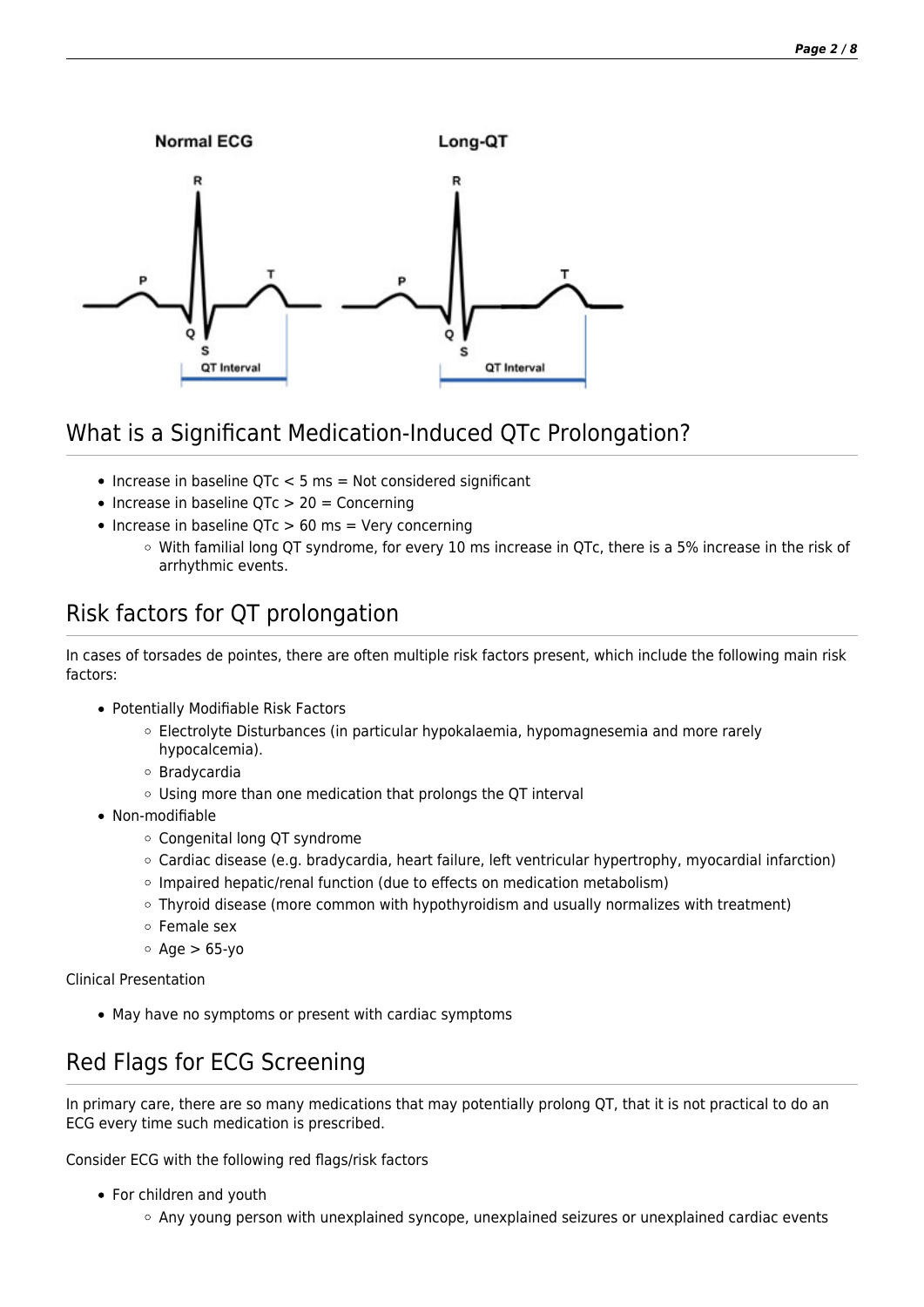(such as cardiac arrest, or sudden death)

- Family history of
	- **Unexplained syncope**
	- Unexplained seizures
	- Sudden death in young people
- For adults
	- $\circ$  Age  $>65$
	- Female sex
	- Electrolyte imbalances (specifically low serum potassium and magnesium levels)
	- High or toxic serum levels of the suspected medication
	- $\circ$  Preexisting cardiovascular impairment, such as bradycardia (Washington 2012)
	- Taking two or more medications that may cause QT prolongation
	- Myocardial infarction
	- Heart failure
	- Genetic polymorphism
	- History of QT prolongation
	- o Brain injury (Abrishamkar, 2012)

If there are red flags or risk factors

- Do baseline ECG prior to starting potentially QT-prolonging medication
- Repeat ECG when the medication reaches a steady state at the target dose.

## Medication-induced QT Prolongation

#### Epidemiology

#### **Medication-induced QT prolongation is the most common cause of long QT syndrome**

Pathophysiology

- Due to taking one or more medications that prolong the QT interval
- Mechanisms of medication-induced QT prolongation
	- $\circ$  Pharmacodynamic Interaction: Using more than one medication that prolongs the QT interval increases the risk of torsades de pointes and ventricular arrhythmia.
	- Pharmacokinetic Interaction: Even medications that do not prolong the QT interval themselves can increase the risk of QT prolongation by inhibiting the metabolism of medications that do prolong the OT interval
		- E.g. macrolide antibiotics and antifungals which inhibit the CYP3A4 enzyme.
		- E.g antidepressants that may inhibit the CYP2D6 enzyme
	- Effects on Electrolytes: Hypokalaemia and hypomagnesemia can increase the risk of QT prolongation
		- E.g. diuretics can interact with QT-prolonging medications by causing hypokalaemia.
		- E.g. long term proton pump inhibitors may cause hypomagnesemia which can increase the risk for QTc prolongation

## Assessment / History including Medication History

| HPI | • Any history of cardiac events or symptoms?<br>. Any history of disordered eating, vomiting or diarrhea that could cause electrolyte disturbance<br>or bradycardia |
|-----|---------------------------------------------------------------------------------------------------------------------------------------------------------------------|
|     |                                                                                                                                                                     |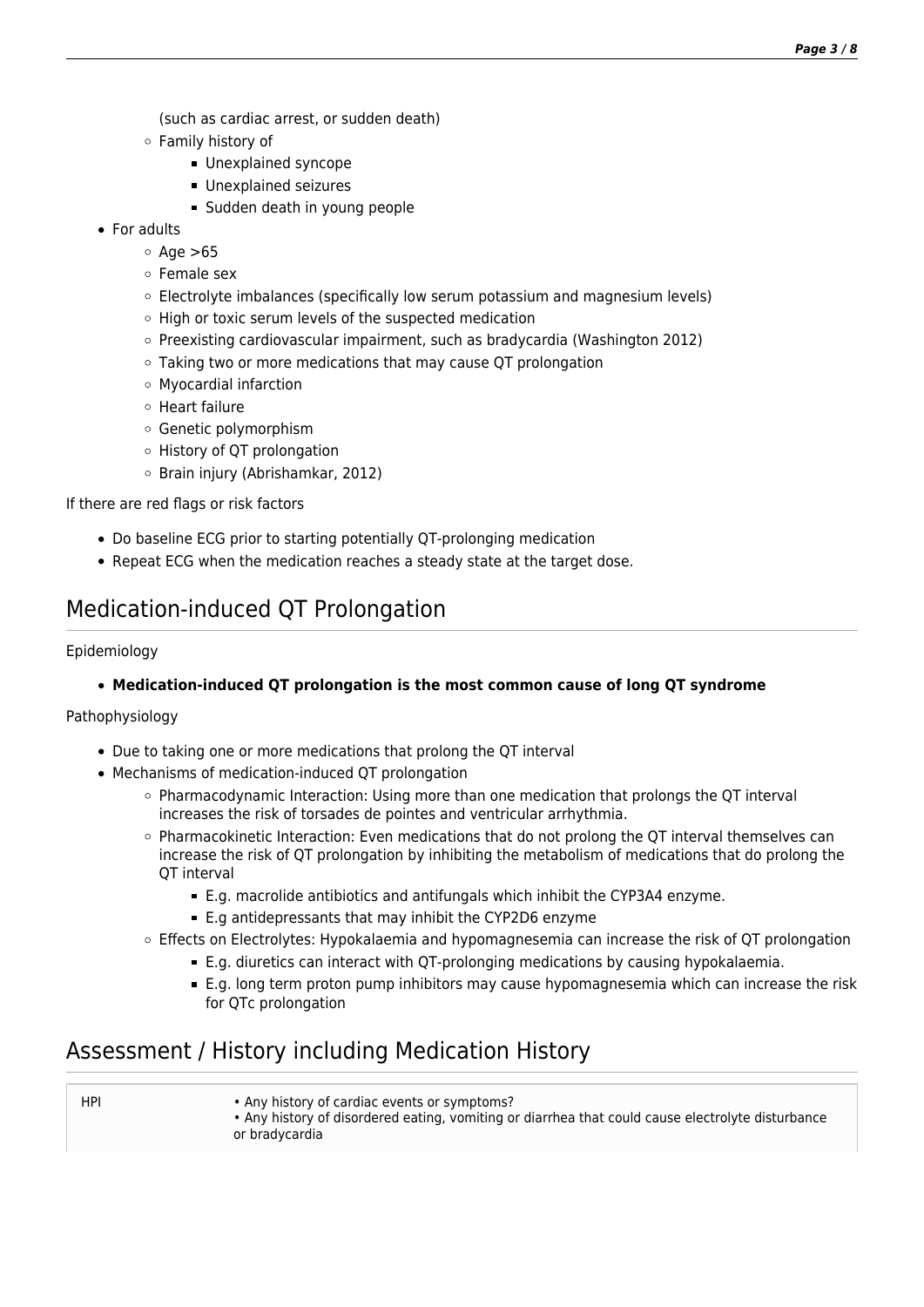| <b>Medication history</b> | Any psychiatric medications that may prolong QT, which includes (but are not limited to):                                                                                                                                                                                                                                                                                                                              |
|---------------------------|------------------------------------------------------------------------------------------------------------------------------------------------------------------------------------------------------------------------------------------------------------------------------------------------------------------------------------------------------------------------------------------------------------------------|
|                           | TCAs such as<br>• Amitriptyline<br>• Maprotiline<br>• Desipramine<br>• Nortryptyline                                                                                                                                                                                                                                                                                                                                   |
|                           | SSRIs such as<br>• Citalopram > 40 mg daily (Washington, 2012)<br>• Escitalopram<br>• Fluoxetine<br>• Venlafaxine > 300 mg daily (Washington, 2012)<br>. Note: All SSRIs at plasma concentration above therapeutic level are associated with QT<br>prolongation<br>First-generation antipsychotics<br>• Thioridazine (Mellaril)<br>• Mesoridazine (Serentil)<br>• Chlorpromazine (Thorazine)<br>• Haloperidol (Haldol) |
|                           | Newer antipsychotics<br>• Ziprasidone (Zeldox in Canada / Geodon in USA) (most compared to other newer antipsychotics)<br>• Risperidone (Risperdal)<br>• Olanzapine (Zyprexa)<br>• Quetiapine (Seroquel)<br>. Note: Aripiprazole may shorten, rather than prolong QTc interval<br>Are there drug interactions that can increase the level of a QT prolonging medication?                                               |
|                           | Any medications that can alter serum electrolytes?                                                                                                                                                                                                                                                                                                                                                                     |
|                           | What is the dose intensity of the QT prolonging medications?                                                                                                                                                                                                                                                                                                                                                           |
| Past Medical History      | Risk factors for drug-induced TdP<br>• Any congenital long QT syndrome?<br>• Any previous TdP                                                                                                                                                                                                                                                                                                                          |

# Diagnosis of Medication-Induced QT Prolongation

#### Is the following present?

- Presence of QT prolongation, plus
- Presence of QT prolonging medications

If so, then:

- Make a presumptive diagnosis of medication-induced QT prolongation.
- Stop QT prolonging medications

Does the ECG normalize after this step?

If so, this confirms the diagnosis of medication-induced QT prolongation.

## Differential Diagnosis (DDx) of Medication-Induced QT Prolongation

Other conditions that may also cause QT prolongation are:

- Congenital/familial long QT syndrome
	- Patients with prolonged QT in absence of secondary causes for QT prolongation such as medicationinduced (European Society of Cardiology, 2006)
	- Epidemiology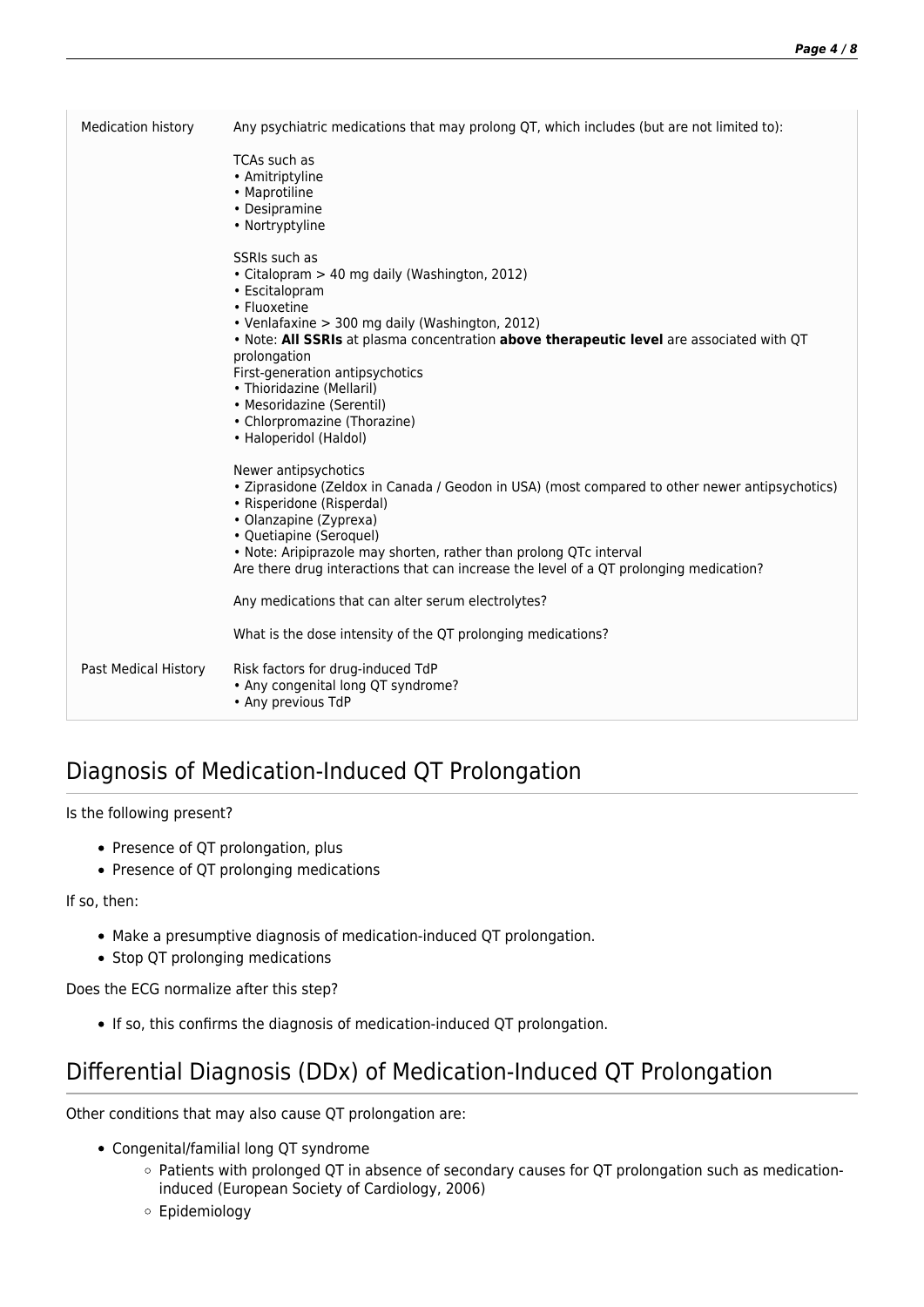- Rare; about 1 in every 7,000.
- o Presentation may be:
	- Asymptomatic with no symptoms suggesting that they have QT prolongation, OR
	- Symptomatic with cardiac symptoms such as
		- Syncope (the most common symptoms), often triggered by exertion or sound; usually the rhythm returns to normal within a minute, and the patient regains consciousness without disorientation.
		- Generalized seizure: When the long QT syndrome dysrhythmia persists longer, it may present with a generalized seizure.
		- Sudden death: In a small minority, the rhythm degenerates further into torsades de pointes and ventricular fibrillation, and unfortunately, some patients will present with sudden death as the first indication of QT prolongation.
	- Triggers include exercise, swimming or emotion, or simply sleeping at night
- o Red flags for long QT syndrome
	- Any factors that may indicate a congenital (familial) form of long QT syndrome, such as:
		- Hearing loss deficit?
		- Family history of cardiac arrest and sudden death at early age
- Does long QT persist despite stopping medications causing prolonged QT?
	- $\circ$  If so, then suspect possibility of congenital long QT syndrome
- QT prolongation may also be seen in other conditions such as:
	- Myocardial infarction
	- Cerebral hemorrhage

#### Physical Exam

There are no pathognomonic findings on physical exam to indicate QT prolongation. Nonetheless, physical exam is useful to rule out other potential reasons for arrhythmic and syncopal events in otherwise healthy people such as:

- Heart murmurs caused by hypertrophic cardiomyopathy
- Valve defects

Some patients may show:

- Excessive bradycardia for their age
- Hearing loss (congenital deafness), indicating the possibility of JLN syndrome.
- Skeletal abnormalities, such as short stature and scoliosis are seen in LQT7 (Andersen syndrome)
- Congenital heart diseases, cognitive and behavioral problems, musculoskeletal diseases, and immune dysfunction may be seen in those with LQT8 (Timothy syndrome)

#### Investigations

When there is suspicion, consider the following:

- ECG of the patient and family members
- Serum potassium and magnesium levels
- Thyroid function tests
- Genetic testing of the patient and family members

## Management: Prevention of Medication-Induced QT Prolongation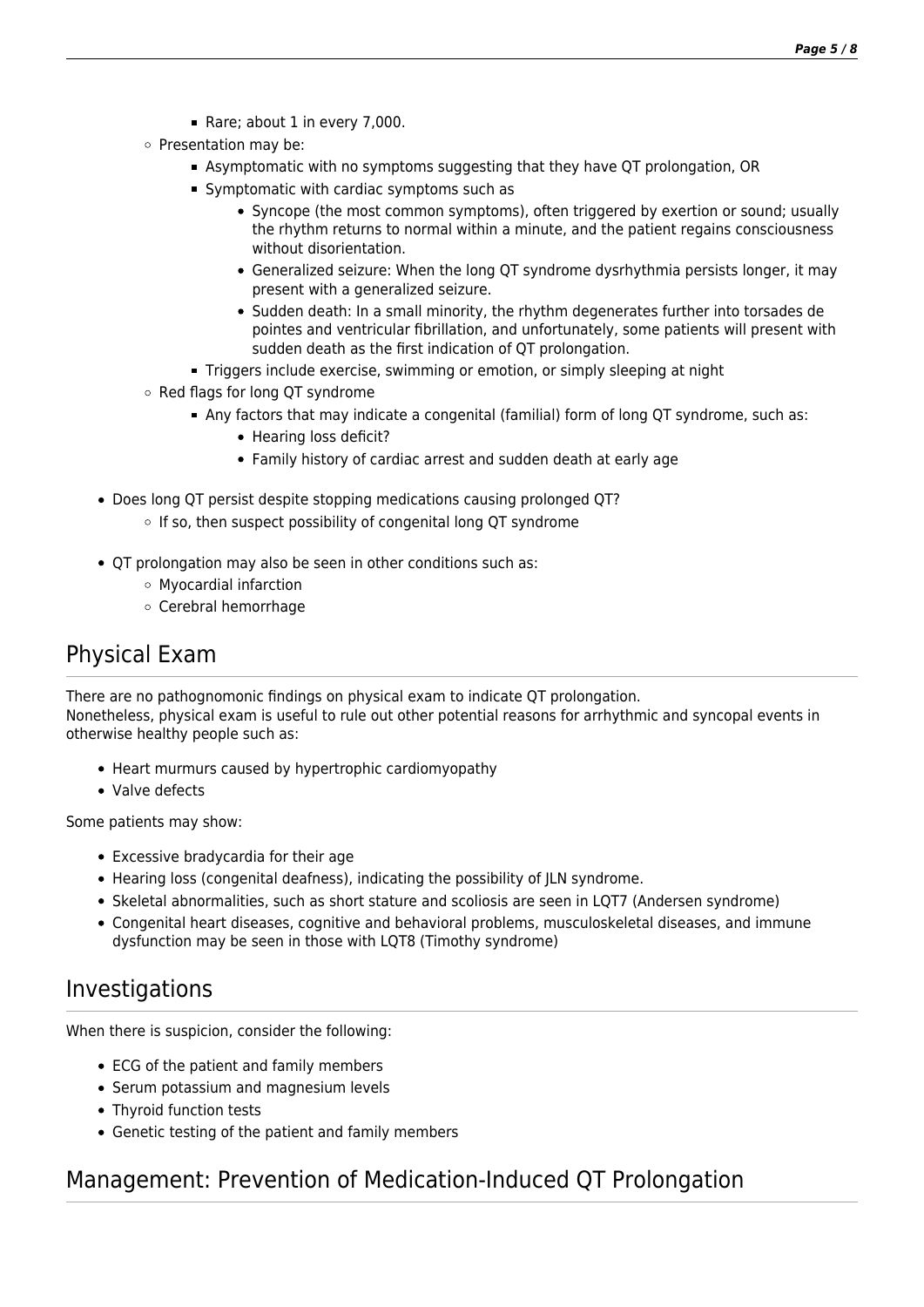| Assess modifiable risk factors for QT prolongation | Potentially modifiable risk factors<br>• Bradycardia<br>• Hypokalaemia<br>• Avoid medications that reduce serum potassium<br>· Correct potassium deficiency<br>• Hypomagnesaemia<br>• Avoid medications that reduce magnesium level<br>• Correct magnesium deficiency<br>• Hypocalcaemia<br>• Drugs that induce QT interval prolongation                                                                                                                                                                                                                   |
|----------------------------------------------------|------------------------------------------------------------------------------------------------------------------------------------------------------------------------------------------------------------------------------------------------------------------------------------------------------------------------------------------------------------------------------------------------------------------------------------------------------------------------------------------------------------------------------------------------------------|
| <b>Reduce risk factors</b>                         | • Where possible use alternative agents that do not<br>prolong QT interval such as<br>· Lorazepam (Ativan)<br>• Loxapine (Loxapac)<br>• Lurasidone (Latuda)<br>· Bupropion (Wellbutrin)<br>· Vortioxetine (Trintellix)<br>• If QT interval prolonging medications are required, use<br>lowest effective dose<br>• Correct underlying causes of electrolyte abnormalities or<br>medication-induced bradycardia                                                                                                                                              |
| <b>Monitor</b>                                     | Consider ECG:<br>• At baseline prior to initiation or dose increase of QT<br>interval prolonging medication<br>• Once QT interval prolonging medication reaches steady<br>state (5 half-lives)<br>• Every month for 6 months, then every 6-12 months<br>thereafter                                                                                                                                                                                                                                                                                         |
| <b>Educate the patient</b>                         | Educate the patient to seek medical help if s/he has any of<br>the following:<br>• Palpitations<br>• Lightheadedness<br>• Dizziness<br>• Syncope<br>Educate the patient to inform any other healthcare<br>professionals if they:<br>• Have congenital long QT syndrome<br>• Have a previous history of medication-induced QT<br>prolongation                                                                                                                                                                                                               |
| When and how to modify therapy                     | Where a patient has risk factors and is to be prescribed a<br>QT prolonging medication, consider<br>• Changing to an alternative medication that is not known<br>to prolong the QT interval if possible<br>If baseline ECG shows QTc of 480 ms<br>• Consider an alternative medication that does not cause<br>QT prolongation<br>• Correct electrolyte imbalances<br>If follow-up ECG shows QTc ≥500 ms and/or absolute<br>increase in QTc ≥60 ms<br>• Discontinue QT prolonging medication<br>• Correct electrolyte imbalances<br>• Refer to cardiologist |

Reference: Trinkley, 2013; National Medicines Information Centre, 2015; NHS Greater Glasgow and Clyde Medicines Information Service, 2012

## When to Refer

- Emergency Department assessment
	- Refer for assessment in the Emergency Department if patients have risk factors for QT prolongation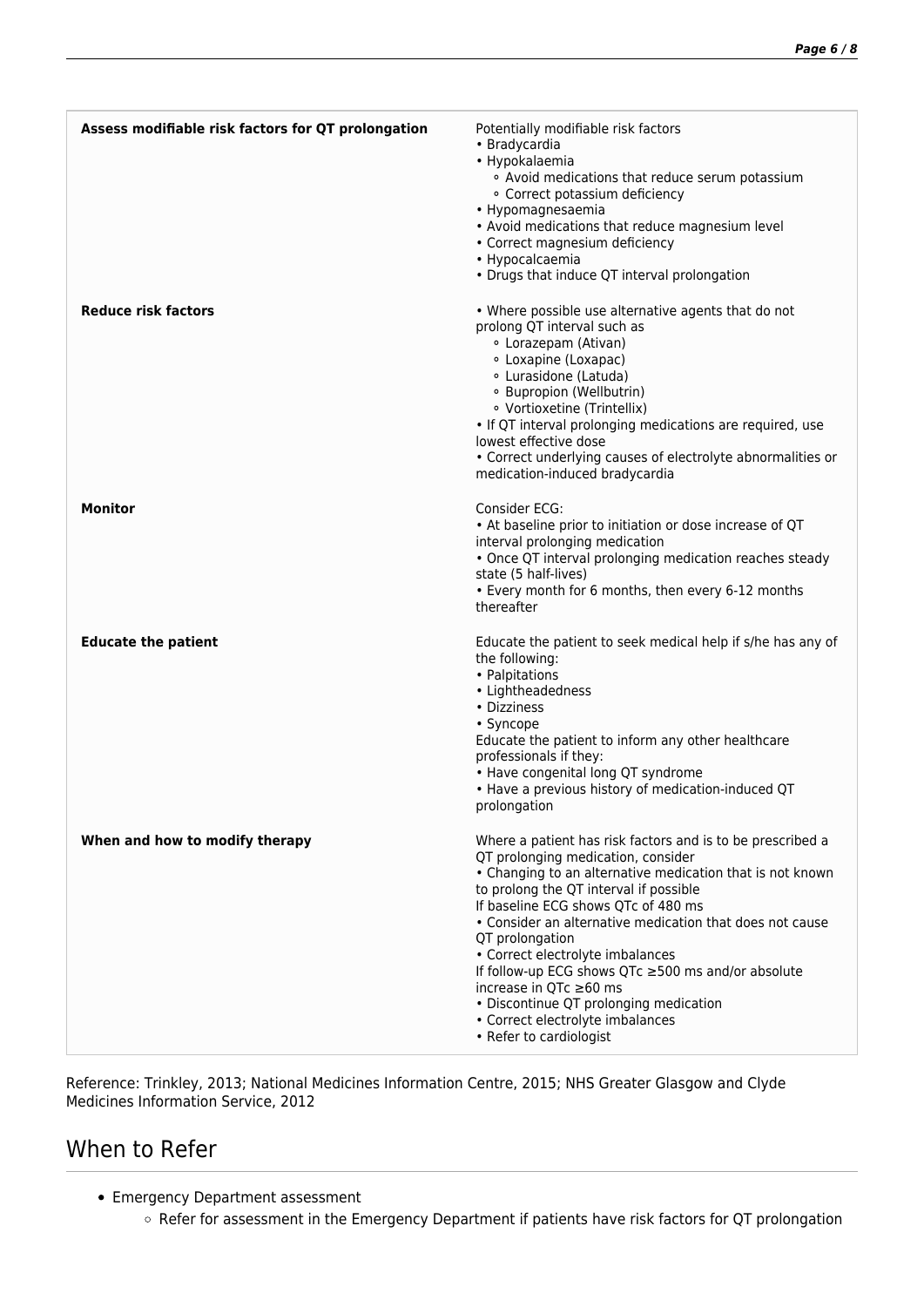and experience a cardiac event (e.g. syncope, cardiac arrest)

- If a patient has taken an overdose of a QT-prolonging medication (such as an SSRI), consider close cardiac monitoring post-overdose
- Cardiology
	- $\circ$  Should long QT persist despite cessation of offending medications, then consider referring to cardiology to consider other causes (such as familial long QT syndrome)
	- Consider referring pediatric patients with high risk for QTc prolongation to cardiology prior to initiating any psychotropic meds with a known side effects of QTc

#### Case, Part 2

Jan is a middle-aged female in your practice. Several years ago, she had been diagnosed with anxiety and treated with Citalopram, which she continues to take. A few months ago, the dosage was raised to 40 mg daily. She now presents to you with fainting spells and chest pains. What are you going to do?

ECG shows QTc prolongation. You taper her Citalopram down to 10 mg daily, and you recommend counselling/therapy to ensure that he has non-medication strategies for her anxiety.

A repeat ECG shows no further QTc prolongation, thus confirming that her Citalopram may have been the cause of her QTc prolongation.

#### Patient Handouts

Acquired Long QT Syndrome <http://www.nhs.uk/conditions/long-qt-syndrome/documents/acquired-lqt-brochure06.pdf>

#### Primary Care Reviews

Grindrod K, Nagge J: Simplifying QT prolongation for busy clinicians, Canadian Family Physician April 2019, 65(4) 268-270. Retrieved Apr 20, 2019 from<http://www.cfp.ca/content/65/4/268>

#### Practice Guidelines

ACC/AHA/ESC 2006 Guidelines for Management of Patients With Ventricular Arrhythmias and the Prevention of Sudden Cardiac Death: a report of the American College of Cardiology/American Heart Association Task Force and the European Society of Cardiology Committee for Practice Guidelines. Retrieved Dec 29, 2016 from <http://reference.medscape.com/medline/abstract/16935995>

The Task Force for the Management of Patients with Ventricular Arrhythmias and the Prevention of Sudden Cardiac Death of the European Society of Cardiology (ESC), 2015 ESC guidelines for the management of patients with ventricular arrhythmias and the prevention of sudden cardiac death, European Heart Journal 2015;36(41):2793-2867 References

Abrishamkar S, Abbasi Fard S, Momeni A: QT Interval Changes in Moderate and Severe Brain Injuries, Neurosurgery Quarterly 2012 May; 22(2): 123-125.

NHS Greater Glasgow and Clyde Medicines Information Service: medication-induced QT Prolongation, PostScriptExtra, Issue 21, Dec 2012. Retrieved Dec 29, 2016 from [http://www.ggcprescribing.org.uk/media/home/ementalhealth/ementalhealth.ca/frontend/uploads/ps\\_extra/pse\\_21.](http://www.ggcprescribing.org.uk/media/home/ementalhealth/ementalhealth.ca/frontend/uploads/ps_extra/pse_21.pdf) [pdf](http://www.ggcprescribing.org.uk/media/home/ementalhealth/ementalhealth.ca/frontend/uploads/ps_extra/pse_21.pdf)

Trinkley K et al, QT interval prolongation and the risk of torsades de pointes: Essentials for clinicians, Current Medical Research and Opinion 2013;29(12):1719- 1726